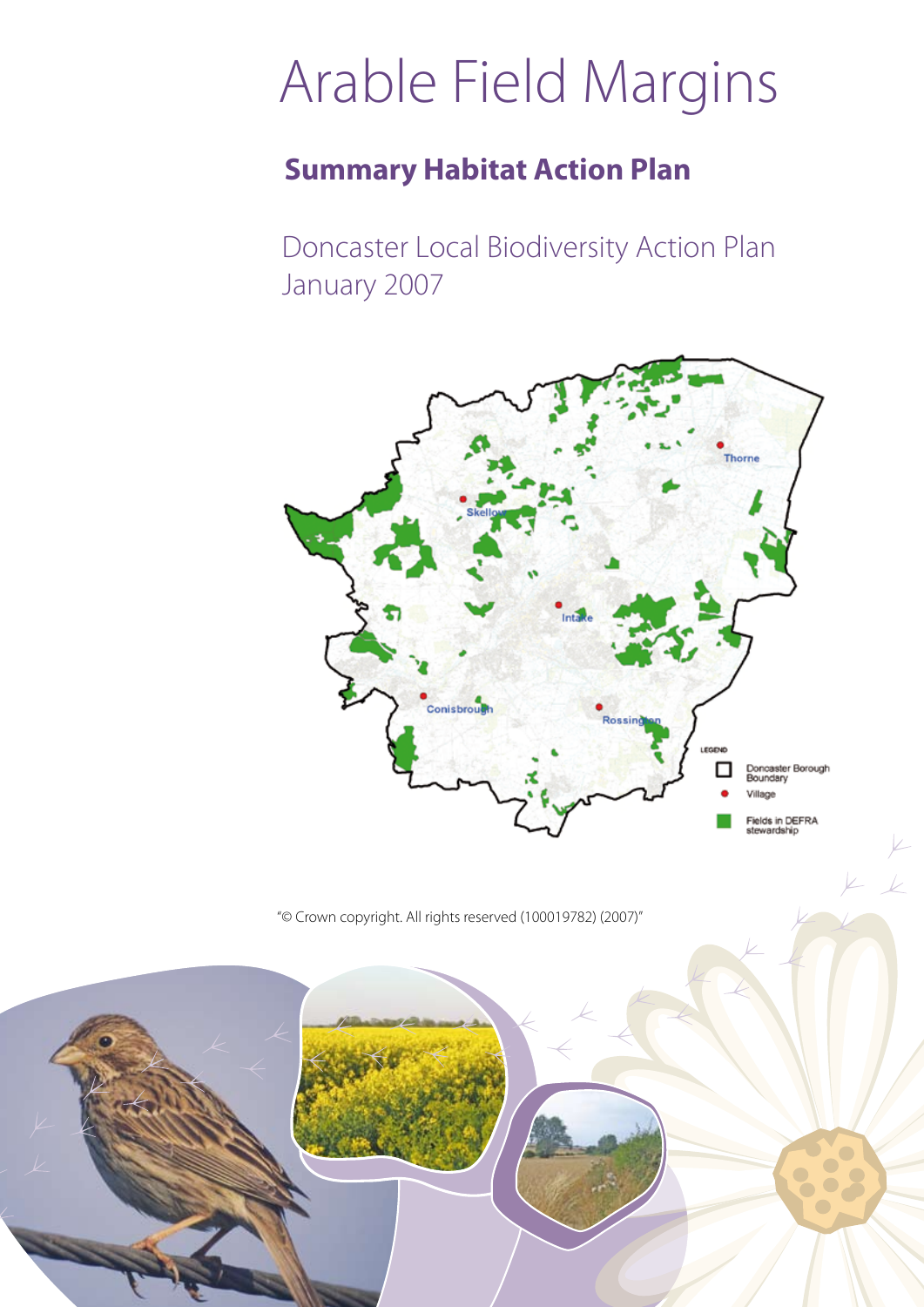### **Habitat Description**

Arable Field Margins were once a common feature of agricultural landscapes, as traditional farming methods and machinery did not extend fully to the field edges and subsequently they were left to the benefit of farmland wildlife. They are commonly known as grass margins, wildlife strips, or conservation headlands and can be managed as grassland or as a cultivated strip. Technological advances in arable farming have dramatically changed farming methods, outputs and the farmed landscape. The animals and plants that co-existed with traditional arable farming are now becoming very rare, with some specialist species thought to have been lost completely.

Arable Field Margins provide a feeding habitat for several farmland birds, including the grey partridge and a variety of passerines such as the corn bunting. Dry bare ground in field margins is also good for the dust-bathing chicks of the grey partridge. Arable Field Margins are also particularly beneficial for invertebrates such as ground beetles, cover and feeding areas for brown hare and other small mammals, with the latter drawing the hunting barn owl.

The recognition and implementation of the UK HAP for arable field margins, not just cereal field margins, would benefit more wildlife by bringing more areas into sensitive management. Nationally, if the 1,403,000ha of arable land not used for cereals had a 6m margin a further 95,600ha's of land would be brought into sensitive management.

### 2 Characteristic species

Grey partridge Corn bunting Brown hare Barn owl

Corncockle Cornflower Gold-of-pleasure Shepherd's needle Fools' parsley Corn marigold Red hemp-nettle Hairy buttercup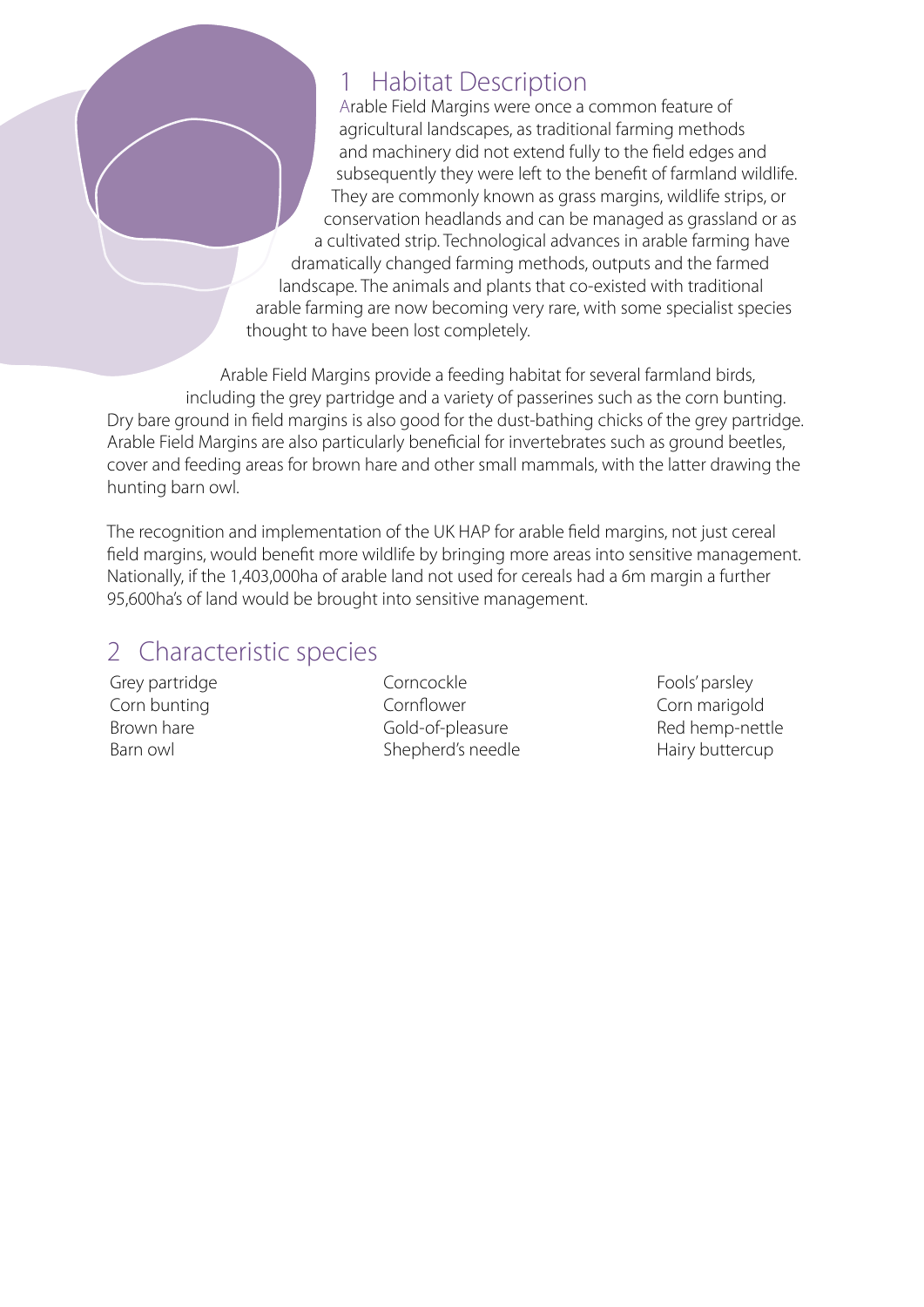# 3 Current factors causing loss or decline

- Intensification of arable production and the use of herbicides, pesticides and fertilisers have lead to a reduction in species diversity.
- Ploughing closer to the base of the hedge boundary.
- The shift from spring to winter crop planting and the resulting loss in winter stubbles.
- Reduced crop rotation of cereal crops with other land covers such as grass leys and fallow land.
- Removal of field boundary hedges to make large arable fields.
- Deliberate field margin management to keep them neat and tidy.

### 4 Objectives, targets & proposed actions

| <b>Objective</b>                                                                                                                                                         | <b>Target</b>                                                                | Ref | <b>Action</b>                                                                                                                                                    | Lead & Partners                                                                                              |
|--------------------------------------------------------------------------------------------------------------------------------------------------------------------------|------------------------------------------------------------------------------|-----|------------------------------------------------------------------------------------------------------------------------------------------------------------------|--------------------------------------------------------------------------------------------------------------|
| 1) To ensure the protection<br>and maintenance of existing<br>arable field margins.                                                                                      | By 2008.                                                                     | 1.4 | Identify with Natural England<br>the extent of arable field margin<br>management in the Doncaster<br>area.                                                       | Natural England (NE),<br><b>Farming and Wildlife</b><br><b>Advisory Group</b><br>(FWAG), DMBC                |
|                                                                                                                                                                          | Continuous.                                                                  | 1.6 | Monitor the existing resource of<br>arable field margins on council<br>owned sites leased to farmers, to<br>ensure that there is no net loss on<br>each holding. | <b>DMBC</b>                                                                                                  |
| 3) To create or increase the<br>arable field margin resource<br>by 20%, particularly where<br>the margins can be linked<br>into existing sites of<br>biodiversity value. | New 24 m field margins on 2<br>new sites by 2009.                            | 3.2 | Actively encourage 24 metre<br>field margins on very large (agri-<br>farmed) fields.                                                                             | FWAG, NE, DMBC                                                                                               |
|                                                                                                                                                                          | Increase in arable field<br>margins on council owned<br>land by 20% by 2010. | 3.3 | Focus on areas of high biodiversity<br>value to increase the network of<br>existing field margins.                                                               | DMBC, FWAG                                                                                                   |
| 4) Raise public awareness of<br>the importance and special<br>characteristics of arable field<br>margins.                                                                | A new local demonstration<br>farm in the Borough by<br>2010.                 | 4.2 | Support the work of FWAG by<br>encouraging local demonstration<br>farms.                                                                                         | Yorkshire Wildlife<br>Trust (YWT),<br><b>Doncaster Naturalists'</b><br>Society (DNS), RSPB,<br>DMBC NE, FWAG |